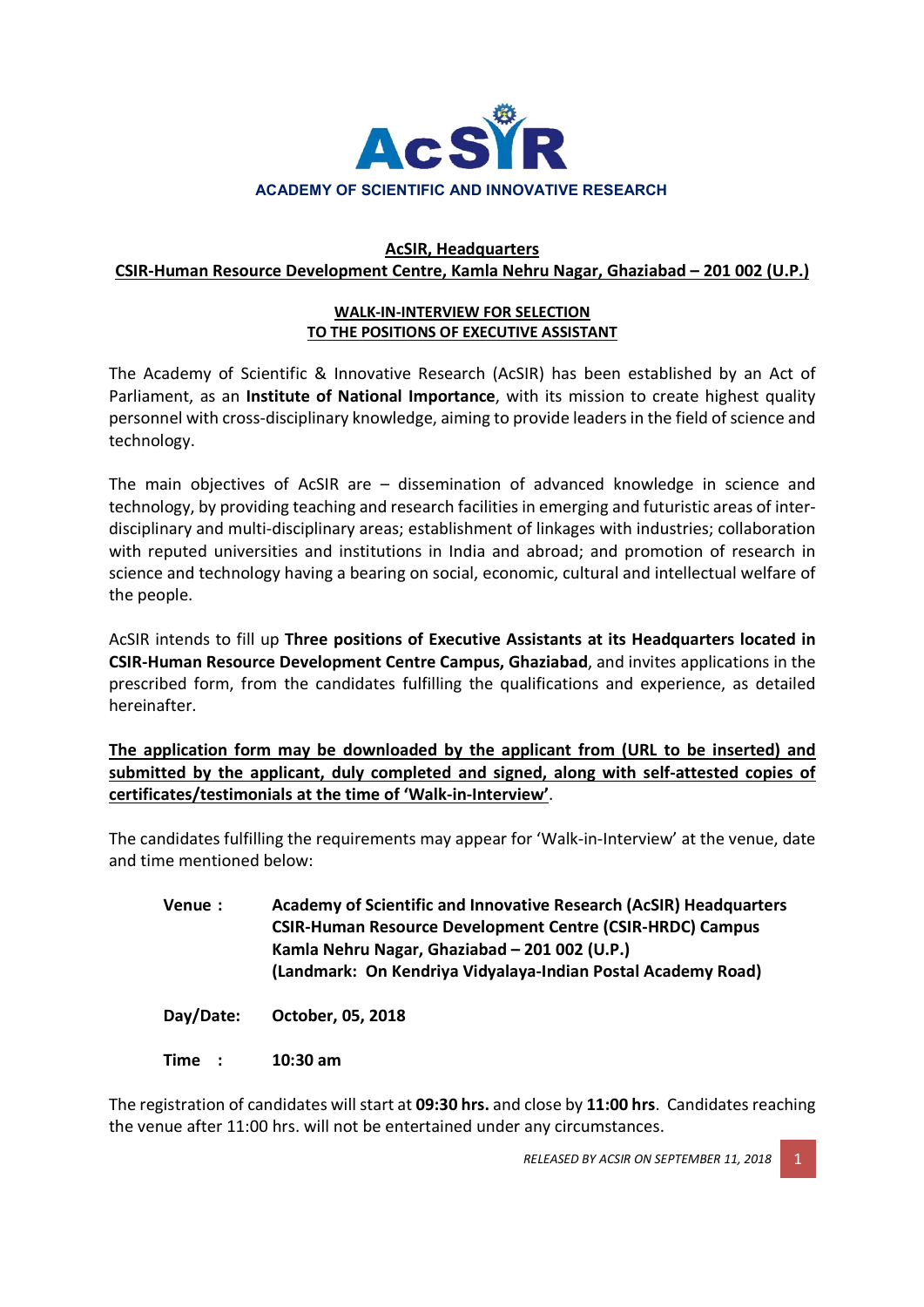## Details of the position:

| Name of<br>the<br>position           | No. of<br>position | <b>Essential Qualifications</b>                                                                                                                                                                                                                                                                                                                                                                                                                                                                                                                          | <b>Desirable</b><br><b>Experience</b>                                               | <b>Consolidated</b><br>remuneration                                                                                                                                                                                                                                                                                                                       |
|--------------------------------------|--------------------|----------------------------------------------------------------------------------------------------------------------------------------------------------------------------------------------------------------------------------------------------------------------------------------------------------------------------------------------------------------------------------------------------------------------------------------------------------------------------------------------------------------------------------------------------------|-------------------------------------------------------------------------------------|-----------------------------------------------------------------------------------------------------------------------------------------------------------------------------------------------------------------------------------------------------------------------------------------------------------------------------------------------------------|
| <b>Executive</b><br><b>Assistant</b> | Three*             | 1. Graduate (B.Sc./B.A./B. Com) or<br>equivalent from a recognized<br>University or Statutory Body, as a<br>regular student.<br>2. Minimum one-year work<br>experience acquired after<br>obtaining the minimum<br>educational qualifications required<br>for the post in the relevant areas.<br>3. Well-versed with Computational<br>works including Word, Excel,<br>Power point, e-communications<br>(Email, Skype, etc.) and other<br>relevant usage in this respect.<br>Proficient in spoken and written<br>English with good communication<br>skills | Diploma/Certif<br>icate in<br>Computer<br>Applications<br>and basic<br>typing skill | Initial Consolidated<br>remuneration will be in<br>the range of Rs. 15500/-<br>to Rs. 18000/-per<br>month depending upon<br>the qualifications,<br>experience and<br>suitability, as<br>recommended by the<br>Selection Committee.<br>No other allowances,<br>perks are payable over<br>and above the<br>consolidated<br>remuneration<br>mentioned above. |

\*Positions 1&2: For Academic administration / Student Affairs / Multi-tasking; and Position-3: For Financial activities

### Tenure:

The engagement will be purely on contractual basis and does not have any provision for regularization. The initial engagement will be for a period of one year, extendable for a further period of 2 years based on performance appraisal. On expiry of the extended period of 3 years, based on a further assessment of work done during the entire period of engagement, it may be further extended up to a maximum of period of two years so that the entire engagement on contractual basis does not exceed 5 years.

# Age:

Not exceeding 30 years (age relaxation up to 5 years for SC or ST or Physically Disabled or Woman - Widowed/Divorced/Judicially-separated but not remarried; and up to 3 years for OBC).

# **Responsibilities**

Multi-tasks involving maintenance of records in the areas of Academics, Student related matters, Faculty related matters, putting up of files, docketing of papers, keeping office records, preparation of cash vouchers, cheques, etc., vouching of bills, maintenance of financial records etc.